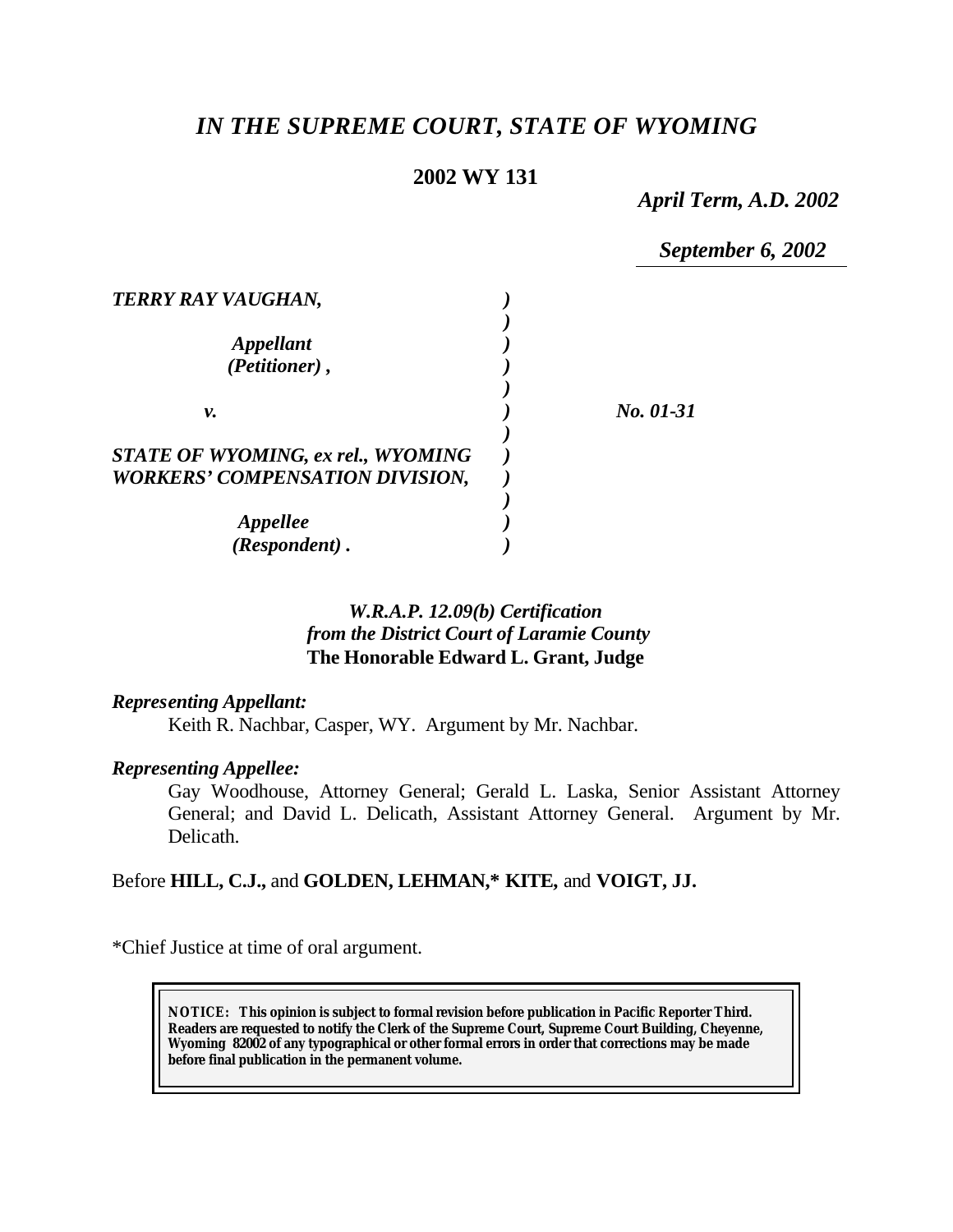#### **LEHMAN, Justice.**

[¶1] This is an appeal from a determination of the State Medical Commission (Medical Commission) denying the permanent total disability claim of appellant Terry Ray Vaughan (Vaughan). We reverse and remand.

#### *ISSUES*

[¶2] Vaughan sets forth the following issues:

1. Did the Medical Commission commit reversible error in failing to apply the odd lot doctrine in this case?

2. Did the Medical Commission panel improperly interpret and apply the definition of permanent total disability in denying the Claimant's benefits?

3. Is the unwillingness of the Claimant to become dependent on prescription pain medication a proper basis for denial of permanent total disability benefits, where the Division did not plead a harmful or injurious practice defense to the claim?

Appellee State of Wyoming ex rel. Wyoming Workers' Compensation Division (Division), phrases the issues on appeal as:

> I. Does substantial evidence support the Medical Commission's determination that Appellant is not permanently totally disabled?

> II. Did the Medical Commission err in applying the definition of permanent total disability from Wyo. Stat. Ann. § 27-14- 102(a)(xvi)?

### *FACTS*

[¶3] Vaughan suffered a serious work related back injury in 1994. After a number of surgeries, Vaughan received a twenty-three percent permanent partial impairment award in 1999. Vaughan's condition then worsened and, after failed attempts to secure employment given his physical limitations, Vaughan made an application for permanent total disability benefits which was denied by the Division. Vaughan appealed this determination, and a contested case hearing was held before the Medical Commission, with the Medical Commission upholding the decision of the Division. Vaughan then filed a petition for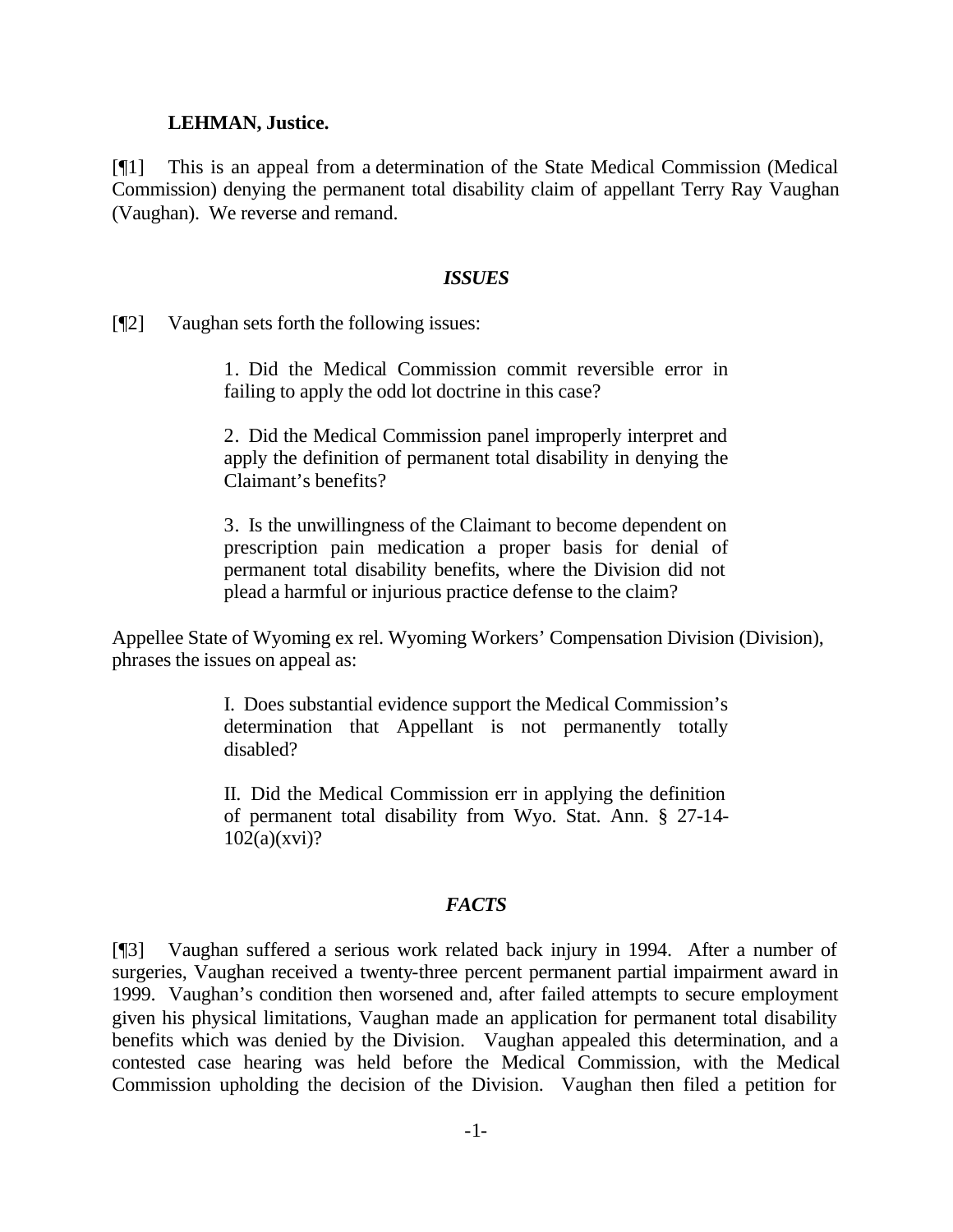review before the district court, and this matter was certified directly to this court for appellate review.

#### *STANDARD OF REVIEW*

[¶4] Judicial review of an agency action is directed by Wyo. Stat. Ann. § 16-3-114.<sup>1</sup> *Serda v. State ex rel. Workers' Safety and Compensation Div.,* 2002 WY 38, ¶18, 42 P.3d 466, ¶18 (Wyo. 2002). Our standard of review when reviewing administrative agency action was recently clarified and refined in the case of *Newman v. State ex rel. Workers' Safety and Compensation Div.*, 2002 WY 91, 49 P.3d 163 (Wyo. 2002). That case held that "the substantial evidence test is the appropriate standard of review … when factual findings are involved and both parties submit evidence." *Newman*, at ¶22.

[¶5] In appeals where both parties submitted evidence at the hearing below, and the dispute is over the soundness of the factual findings of the agency, *Newman* mandates the appellate review be limited to application of the substantial evidence test. *Id.* This is true

l

(i) Compel agency action unlawfully withheld or unreasonably delayed; and

(ii) Hold unlawful and set aside agency action, findings and conclusions found to be:

(A) Arbitrary, capricious, an abuse of discretion or otherwise not in accordance with law;

(B) Contrary to constitutional right, power, privilege or immunity;

(C) In excess of statutory jurisdiction, authority or limitations or lacking statutory right;

(D) Without observance of procedure required by law; or

(E) Unsupported by substantial evidence in a case reviewed on the record of an agency hearing provided by statute.

<sup>&</sup>lt;sup>1</sup> Wyo. Stat. Ann. § 16-3-114(c) (LexisNexis 2001):

<sup>(</sup>c) To the extent necessary to make a decision and when presented, the reviewing court shall decide all relevant questions of law, interpret constitutional and statutory provisions, and determine the meaning or applicability of the terms of an agency action. In making the following determinations, the court shall review the whole record or those parts of it cited by a party and due account shall be taken of the rule of prejudicial error. The reviewing court shall: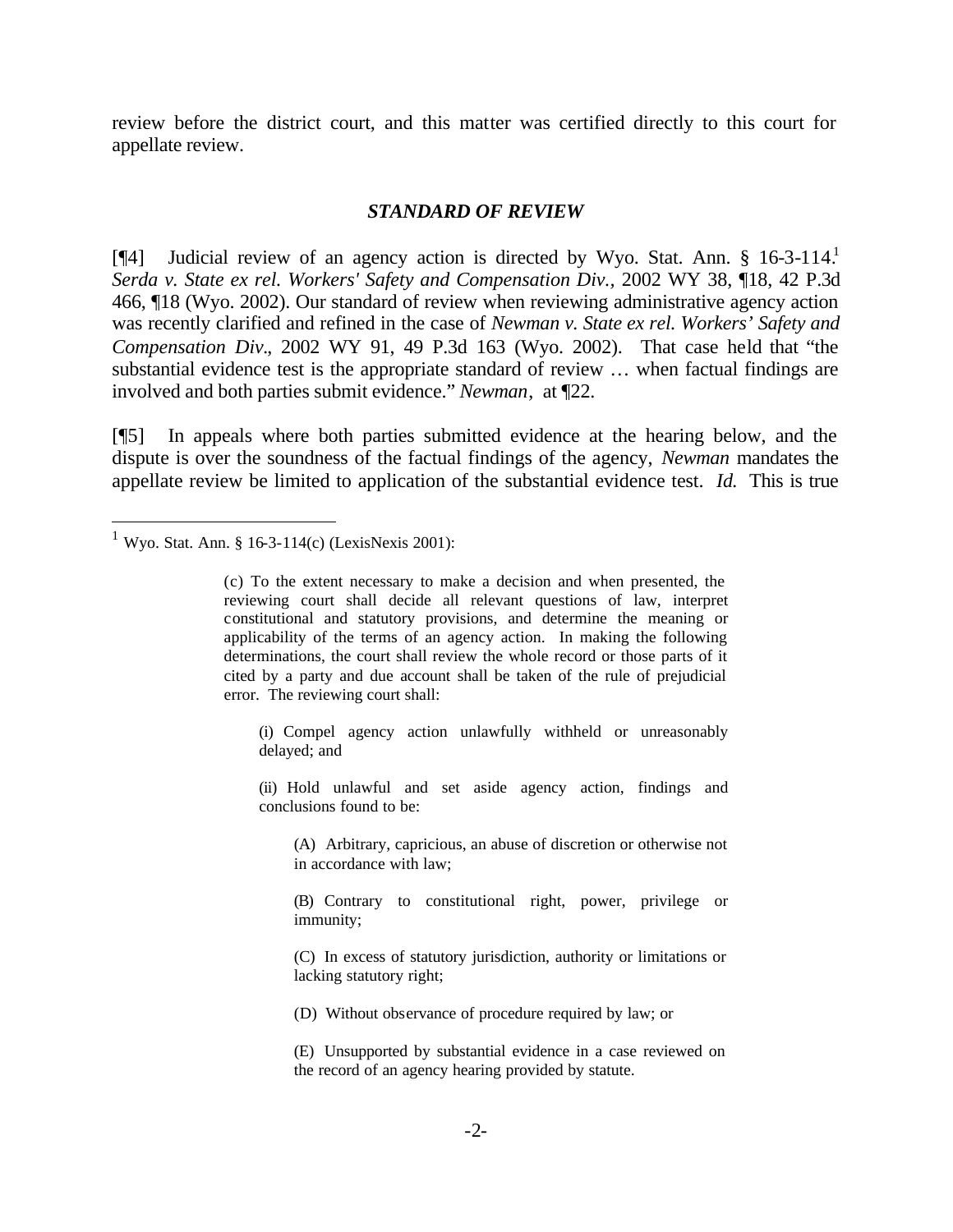regardless of which party appeals from the agency decision. The substantial evidence test provides:

> In reviewing findings of fact, we examine the entire record to determine whether there is substantial evidence to support an agency's findings. If the agency's decision is supported by substantial evidence, we cannot properly substitute our judgment for that of the agency and must uphold the findings on appeal. Substantial evidence is relevant evidence which a reasonable mind might accept in support of the agency's conclusions. It is more than a scintilla of evidence.

*Newman*, at ¶12 (quoting *State ex rel. Workers' Safety and Compensation Div. v. Jensen*, 2001 WY 51, ¶10, 24 P.3d 1133, ¶10 (Wyo. 2001)). In addition, we held that this court is required to review the entire record in making its ultimate determination on appeal.<sup>2</sup> *Newman*, at ¶19 and ¶¶24-26.

[¶6] In *State ex rel. Workers' Safety and Compensation Div. v. Garl,* 2001 WY 59, ¶9, 26 P.3d 1029, ¶9 (Wyo. 2001), we further recognized that:

> The interpretation and correct application of the provisions of the Wyoming Worker's Compensation Act are questions of law over which our review authority is plenary. *Collicott* [*v. State ex rel. Workers' Safety and Compensation Div.*, 2001 WY 35], ¶4[, 20 P.3d 1077, ¶4 (Wyo. 2001)]. Conclusions of law made by an administrative agency are affirmed only if they are in accord with the law. *Id*. We do not afford any deference to the agency's determination, and we will correct any error made by the agency in either interpreting or applying the law. *Id*.

[¶7] Moreover, the *de novo* review by this court of the conclusions and application of law made by the administrative agency should not be confused with the arbitrary-and-capricious standard of review enumerated in *Newman*. *Newman* provides that even when the factual findings are found to be sufficient under the substantial evidence test, this court could possibly be required to apply the arbitrary-and-capricious standard as a "safety net" to catch other agency action which prejudiced a party's substantial right to the administrative proceeding or which might be contrary to the other WAPA review standards. A purely

 $\frac{1}{2}$  In making this holding, this court specifically abrogated previous case law which required this court to review the record in an administrative action by examining only that evidence that favors the prevailing party, allowing every favorable inference, while omitting consideration of any conflicting evidence. This previously required type of review was aptly characterized by this court as the "prevailing parties' evidence" concept. *Newman*, at ¶25.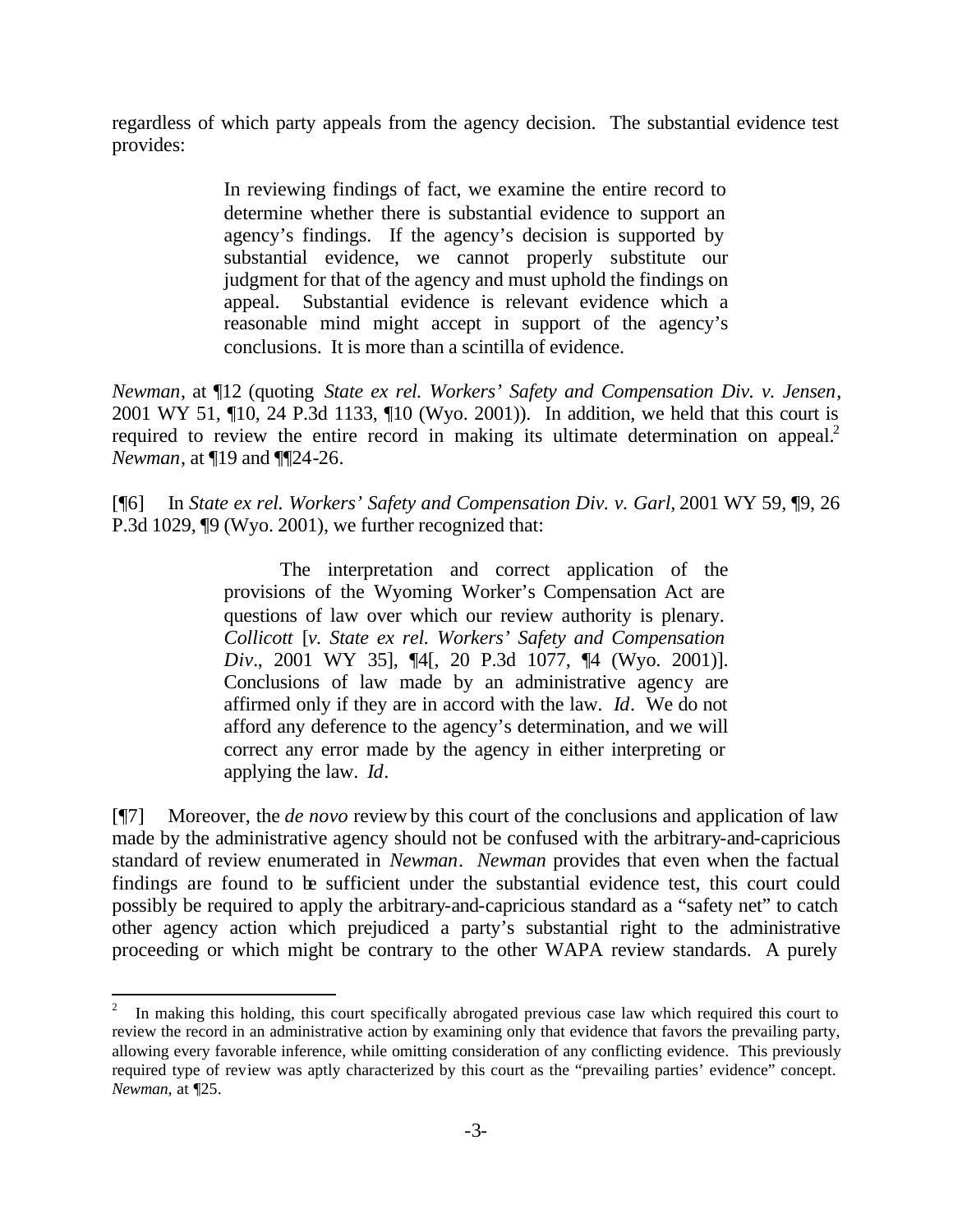demonstrative listing is provided of situations which might warrant the consideration of the arbitrary-and-capricious standard in addition to the substantial evidence test.<sup>3</sup> Newman, at ¶23. However, the instant appeal presents no such unique circumstances. *In accord see Vaughn v. State*, 962 P.2d 149, 151 (Wyo. 1998).

#### *DISCUSSION*

[¶8] Vaughan argues it was reversible error for the Medical Commission to fail to apply the odd lot doctrine with respect to his permanent total disability claim. This court has long recognized the odd lot doctrine with respect to permanent total disability determinations made within the purview of the Wyoming Worker's Compensation Act. In the case of *Schepanovich v. United States Steel Corp.*, 669 P.2d 522, 525 (Wyo. 1983) this court stated:

> In our opinion in *Cardin v. Morrison-Knudsen*, Wyo., 603 P.2d 862 (1979), this court adopted a definition of the "oddlot doctrine" as follows:

". . . The 'odd-lot doctrine' is described in 2 Larson, Law of Workmen's Compensation, § 57.51 at p. 10-109 (1976), as providing that permanent total disability 'may be found in the case of workers who, while not altogether incapacitated for work, are so handicapped that they will not be employed regularly in any well known branch of the labor market.'" 603 P.2d at 863-864.

An injured workman who comes within the "odd-lot doctrine" need not show that he is totally incapable of doing any work at all in order to be entitled to an award for permanent total disability. *E.R. Moore Co. v. Industrial Commission*, 71 Ill.2d 353, 17 Ill.Dec. 207, 376 N.E.2d 206 (1978); *Wilson v. Weyerhaeuser Company*, 30 Or.App. 403, 567 P.2d 567 (1977); and 2 Larson, Workmen's Compensation Law, § 57.51, at 10- 164.21 (1982). This court has stated the proposition in this fashion:

> "... The theory of counsel for the employer appears to be that the workman must go further than to show that he cannot do any hard work; that he must also show that he cannot do light work. Of course, it would

 $3$  "For example, the administrative record may be replete with evidence supporting the decision, and yet the agency may have willfully discounted credible evidence, refused to admit certain testimony or documentary exhibits, or failed to provide findings of fact or conclusions of law." *Newman*, at ¶23.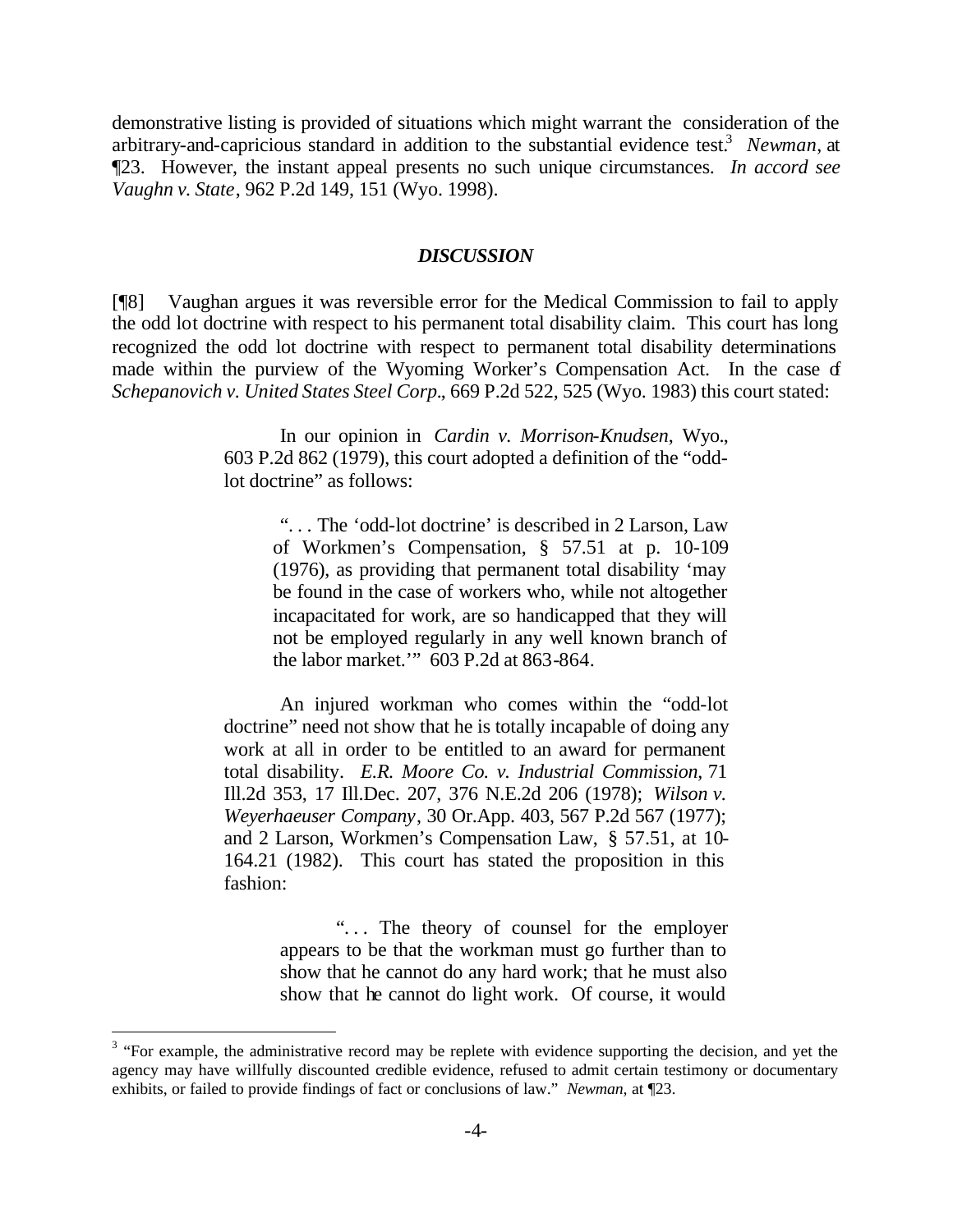almost be impossible, in many instances, for a man educated only to do hard work, to show that at some time or other some good Samaritan might not turn up and offer him some light work which he might be able to do. The law does not require impossibilities. It is stated in 71 C.J. 1071 that 'where it is found that the employee is permanently and totally disabled so far as hard or manual work is concerned, but that he might do light work of a special nature not generally available, the burden is on the employer to show that such special work is available to the employee.' . . ." *In re Iles*, 56 Wyo. 443, 452, 110 P.2d 826 (1941).

[¶9] This court went on further to enunciate in *Schepanovich,* at 528:

The burden of proof initially is assigned to the injured workman who is seeking to qualify as permanently totally disabled under the "odd-lot doctrine" to demonstrate that he is incapacitated "from performing any work at any gainful occupation for which he is reasonably suited by experience and training." Section 27- 12-405(a), W.S.1977; *Cardin v. Morrison-Knudsen, supra.* The test to be invoked is whether the workman is so disabled that the services which he is reasonably equipped to perform by his experience and training are not marketable in a well-known branch of the labor market in the community so as to provide a steady and continuous source of income rather than sporadic or intermittent employment. See 2 Larson, Workmen's Compensation Law, § 57.51 (1982). If that showing is made, the burden of proof is then shifted to the employer to show that light work of a special nature which the employee could perform but which is not generally available in fact is available to the employee. *In re Iles, supra; Cardin v. Morrison-Knudsen, supra.*

[¶10] Finally, this court adopted the following rule formulated in 2 Larson, *Workmen's Compensation Law*, § 57.61, at 10-164.95 to 1-164.114 (1982) through its opinion in *Schepanovich,* at 528-29:

> ". . . If the evidence of degree of obvious physical impairment, coupled with other facts such as the claimant's mental capacity, education, training, or age, places claimant prima facie in the odd-lot category, the burden should be on the employer to show that some kind of suitable work is regularly and continuously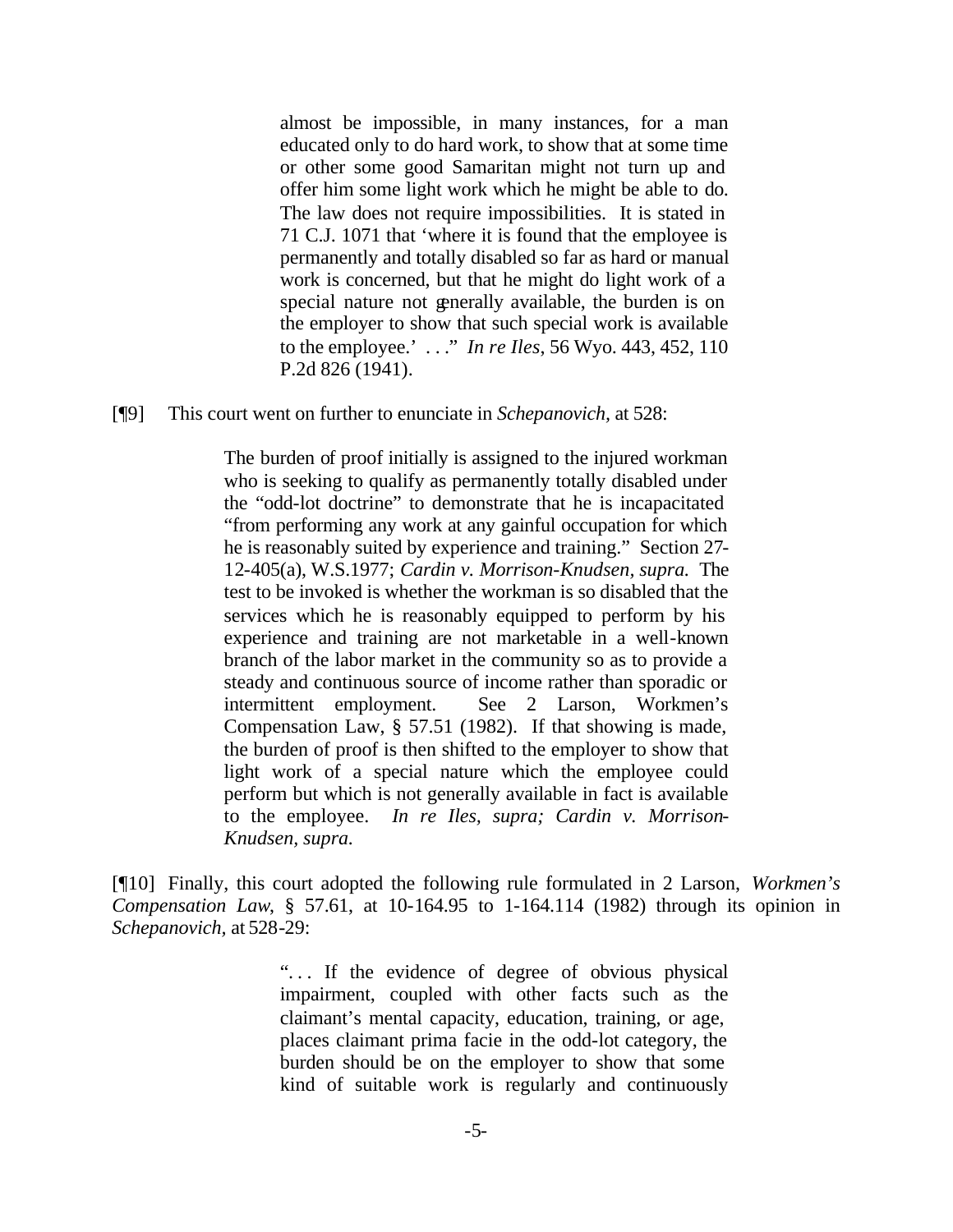available to the claimant. Certainly in such a case it should not be enough to show that claimant is physically capable of performing light work, and then round out the case for noncompensability by adding a presumption that light work is available....

"The corollary of the general-purpose principle just stated would be this: If the claimant's medical impairment is so limited or specialized in nature that he is not obviously unemployable or relegated to the odd-lot category, it is not unreasonable to place the burden of proof on him to establish unavailability of work to a person in his circumstances, which normally would require a showing that he has made reasonable efforts to secure suitable employment. . . ."

Other jurisdictions in this context have held that an employee in circumstances similar to those of the appellant must show that reasonable efforts have been made to obtain suitable employment in order to meet their burden of proof and shift the burden of proof to the employer. *Wiedmaier v. Industrial Commission*, 121 Ariz. 127, 589 P.2d 1 (1978); *Oliver v. Wyandotte Industries Corporation*, Me., 360 A.2d 144 (1976); *Marez v. Kerr-McGee Nuclear Corporation*, 93 N.M. 9, 597 P.2d 1178 (1978) (Sutin, J., specially concurring); *Haines v. State Accident Insurance Fund*, 27 Or.App. 793, 558 P.2d 367 (1976); *Shealy v. Algernon Blair, Inc.*, 250 S.C. 106, 156 S.E.2d 646 (1967). See also cases cited in 2 Larson, *Workmen's Compensation Law*, § 57.61 at 10-164.114, n. 29 (1982).

[¶11] Recognizing the above precedent, Vaughan argues the Medical Commission erred when it found he was not entitled to a permanent total disability award. In particular, Vaughan contends the Medical Commission erred in holding he had failed to sustain his burden of proof on the issue of permanent total disability as defined by  $\S 27-14-102(a)(xvi)$ . He argues vigorously the uncontradicted and unimpeached testimony in the record establishes he is permanently incapacitated from performing any work at any gainful occupation for which he was reasonably suited by experience and training. His position is the Division failed to present any evidence that some special work of a light or sedentary nature was actually available to him so he could not qualify as a permanently disabled worker under the odd lot doctrine. We agree.

[ $[12]$  In § 27-14-102(a)(xvi) (Lexis 1999) there appears a definition of permanent total disability, which reads as follows: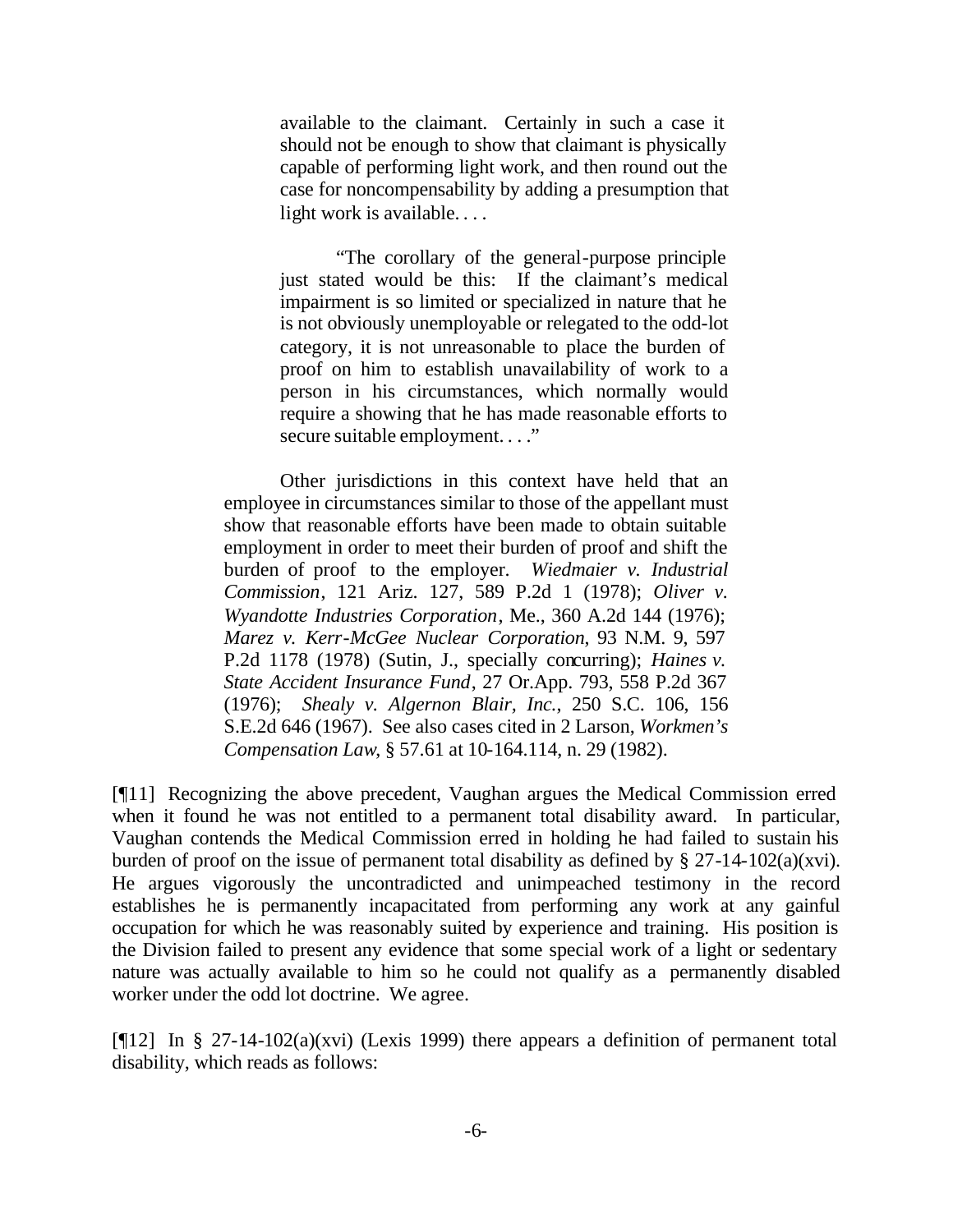(a) "Permanent total disability" means the loss of use of the body as a whole or any permanent injury certified under W.S. 27-14-406, which permanently incapacitates the employee from performing work at any gainful occupation for which he is reasonably suited by experience or training.

The claim of Vaughan that he is totally disabled is presented under the phrase relating to a condition which "permanently incapacitates the employee from performing work at any gainful occupation for which he is reasonably suited by experience or training." It is of significance that the legislature specifically used the words "gainful occupation" in this definition which suggests its concurrence with those policy considerations utilized previously by this court in support of the adoption of the odd lot doctrine. In fact, this court has previously recognized the statutory definition for permanent total disability is consistent with the odd lot doctrine. *Gilstrap v. State ex rel. Workers' Compensation Div.*, 875 P.2d 1272, 1274 (Wyo. 1994) (citing *City of Casper v. Bowdish*, 713 P.2d 763, 765 (Wyo. 1986) and *Cardin v. Morrison-Knudsen*, 603 P.2d 862, 863-64 (Wyo. 1979)).

[¶13] In October of 1994, while employed as a cabinetmaker, Vaughan fell injuring his back as he was walking down a plank at a construction sight. On November 8, 1994, Vaughan submitted to surgery for re-exploration of a laminectomy and removal of a recurrent disk protrusion at the L4-L5 area of his spine in an effort to decompress the L-5 nerve root.<sup>4</sup> Dr. Robert C. Wood performed this surgery. This surgery was not successful as Vaughan continued to experience severe pain and problems with his lower back and lower extremities.

[¶14] On November 29, 1995, Vaughan underwent surgery for a fusion of the L4 through S-1 levels. This surgery was performed by Dr. Whitney S. Robinson along with Dr. Wood. This surgery was again unsuccessful. Dr. Robinson then performed a third surgery on Vaughan in January of 1997 and removed the hardware that had been installed during the 1995 surgery. During this surgery it was noticed that although Vaughan's own bone, a metal plate, and a screw fixation were used during the earlier fusion operation, the fusion did not take, resulting in Vaughan's spine being comprised of less bone and bony structure than prior to the fusion operation and causing chronic instability between the lower vertebrae and the pelvis. Even after removal of the hardware, Vaughan's back and leg pain and related symptoms continued.

<sup>&</sup>lt;sup>4</sup> In 1992, Vaughan underwent surgery concerning this same area of his back. After this surgery, Vaughan completely recovered having no problems until his 1994 accident.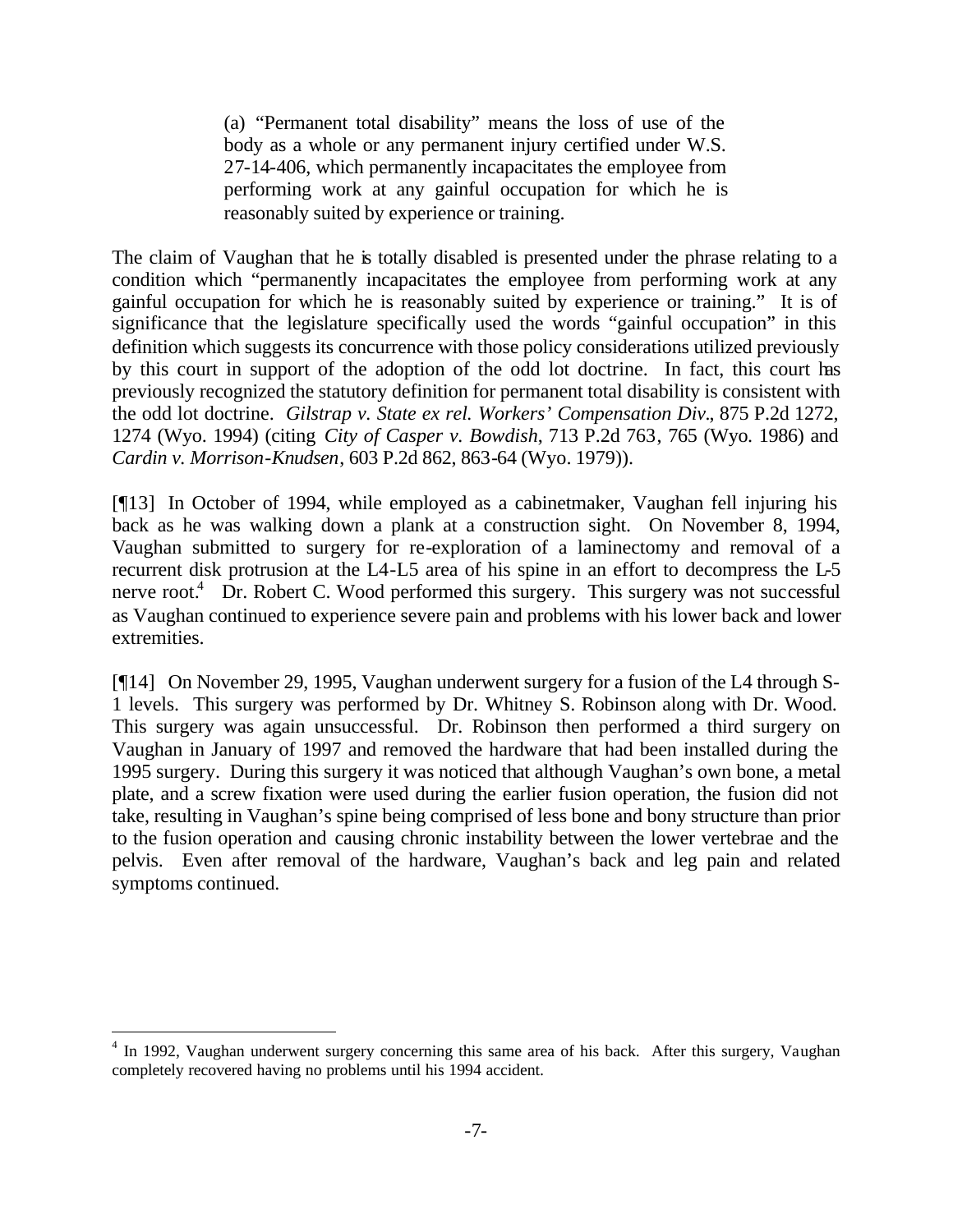[¶15] Dr. Wood recommended a fourth anterior fusion surgery. A second doctor also recommended this surgery. Nevertheless, Vaughan declined to undergo that operation due to risk of complications and because there was no guarantee of success.<sup>5</sup>

[¶16] On March 5, 1999, after a contested case hearing, Vaughan was given a twenty-three percent whole body impairment award. This award was based upon the instability of Vaughan's spine and persisting nerve root symptoms. Vaughan testified at the hearing that he was forty-seven years old and advised that he had previously worked at various jobs making cabinetry, in heavy construction, and as a retail salesman over his occupational career. Vaughan also stated that he had received a high school diploma and had received only approximately twelve college credit hours during the 1972/1973 school year.<sup>6</sup>

[¶17] Since his accident in 1994, Vaughan had only been able to be gainfully employed for two weeks in May of 1998 making cowboy spurs which involved easy sedentary labor of sanding, polishing, and grinding. This job allowed Vaughan to be able to alternate positions frequently, and his employer accommodated his disabilities. However, Vaughan was only able to work 17½ hours the first week and 15 hours the second week due to his continued pain and related symptoms. Vaughan was released from this job because the employer needed someone that could work a consistent forty-hour work week.<sup>7</sup>

[¶18] Vaughan also testified that, although he could generally take care of himself, his home, and his yard as a divorced single man, he had to struggle to perform these duties because of the pain and other symptoms that he continues to experience. These duties were performed slowly and primarily in the morning hours. During the afternoon, because of increased pain, exhaustion, and the increased onset of other symptoms, Vaughan had to remain sedentary. Vaughan also stated that, while he used to enjoy hunting, fishing, and cross country skiing, he was simply now unable to go on these outings for even a half day.

[¶19] At the time of the hearing, Vaughan was experiencing constant, severe aching and stabbing pain with tingling that ran from his lower back through his buttocks into his thighs and knees every day. He also advised that he was numb from his lower back from his incision through his rectum. He further stated that his left leg was numb from the knee down

<sup>5</sup> Dr. Terry A. Brown, an independent medical examiner in this case specializing in occupational medicine, also stated that he understood Vaughan's decision not to have this surgery.

<sup>&</sup>lt;sup>6</sup> Vaughan's detailed occupational career history and educational history were also set forth in detail in the Vocational Evaluation Report made by Deann Noecker, M.A., a certified vocational evaluator and licensed professional counselor with a national counselor certification. Ms. Noecker also testified at the hearing in this matter.

 $<sup>7</sup>$  Vaughan's supervisor at that job indicated that Vaughan tried hard to succeed but was unable to sustain the</sup> work because of his pain and other symptoms. Similarly, Dr. Brown stated that Vaughan had adapted well with his acknowledged chronic pain, had not given up on life, was not depressed or overly negative, and had some "energy to him."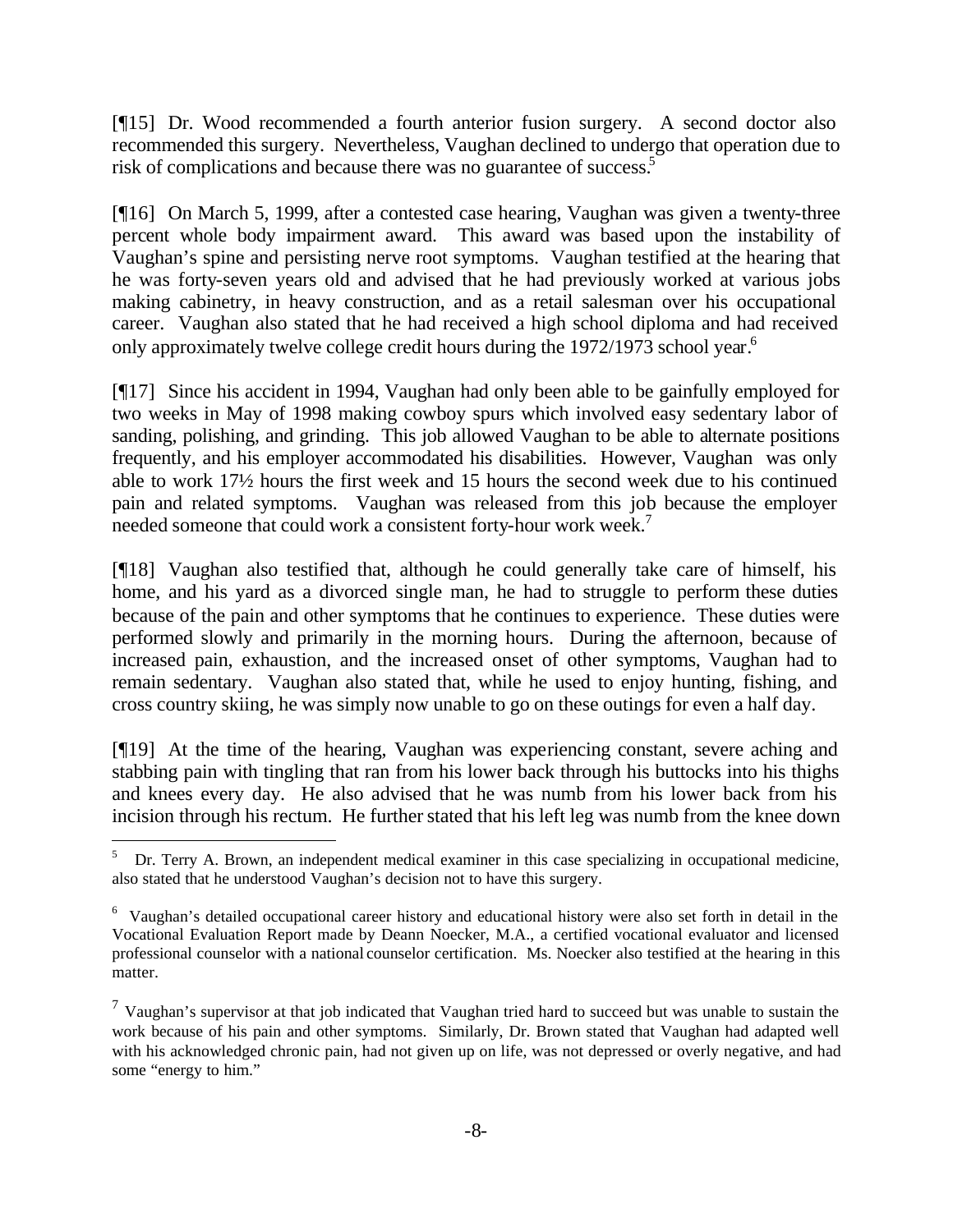through his left foot with his right leg being numb from his ankle through that foot. He described his legs as if they had both gone to "sleep" and he could not "wake them up." This substantially affected Vaughan's ability to walk. Vaughan also testified that his left leg "folded up" and gave out without warning on an average of once a week, that he had worsening bowel and bladder urgency, and that he needed to use a cane about fifty percent of the time. Vaughan had also experienced migraines since his accident. Dr. Wood confirmed that Vaughan had these difficulties as a result of his condition. Dr. Brown stated that he would not be surprised that Vaughan experienced these difficulties.

[¶20] Vaughan also testified that he had applied for a number of jobs at hotels, motels, convenience stores, craft shops, a gift shop, and cabinet shops. His job search was extensive and documented. Vaughan had also worked with the Department of Vocational Rehabilitation and registered with Job Service in an effort to obtain employment.<sup>8</sup> Nevertheless, Vaughan was unable to find employment given his limitations.

[¶21] Vaughan further testified that he did not believe that he could return to a cabinet making job due to the heavy lifting requirements necessary of those positions of employment. He also stated that under those current pain and other health concerns he was experiencing that he did not feel he could function over a consistent period of time at a light duty or sedentary job.<sup>9</sup>

[¶22] Vaughan's treating physician, Dr. Wood, a neurosurgeon, testified via his submitted deposition about the various surgeries performed on Vaughan, that Vaughan had a chronically instable spine from his lower spine to his pelvis with abnormal vertebrae movement and loss of motion segment integrity and other surgical options that were considered. Also, as noted above, Dr. Wood confirmed Vaughan's experience of constant, severe pain, tingling and numbness in his lower back and lower extremities, and his increased bowel and bladder problems. Dr. Wood also stated that he felt that Vaughan's condition had worsened over the past three years and that Vaughan was permanently totally disabled. Finally, Dr. Wood stated that Vaughan was permanently incapacitated from consistently performing work at any gainful occupation for which he was reasonably suited by experience or training even at the sedentary or light duty level.

[¶23] Ms. Noecker, M.A., a certified vocational evaluator and licensed professional counselor with a national counselor certification, also testified at the hearing, and her Vocational Evaluation Report and Addendum were submitted into evidence. After an in depth vocational evaluation looking at various test results obtained by Vaughan, reviewing Vaughan's educational and work history, and recognizing his restrictions, Ms. Noecker

<sup>&</sup>lt;sup>8</sup> Vaughan's job search not only included inquiries with hotels, motels, convenience stores, craft shops, a gift shop, and cabinet shops but also with a video store, a realty company, a thrift shop, a liquor store, Federal Express, a veterinarian, K-Mart, Wal-Mart, a taxidermist, a utility company, a small engine shop, an auto shop, a glass shop, the VA Hospital, a carpet cleaner, as well as others.

<sup>&</sup>lt;sup>9</sup> Vaughan was also awarded Social Security disability benefits and continues to receive this assistance.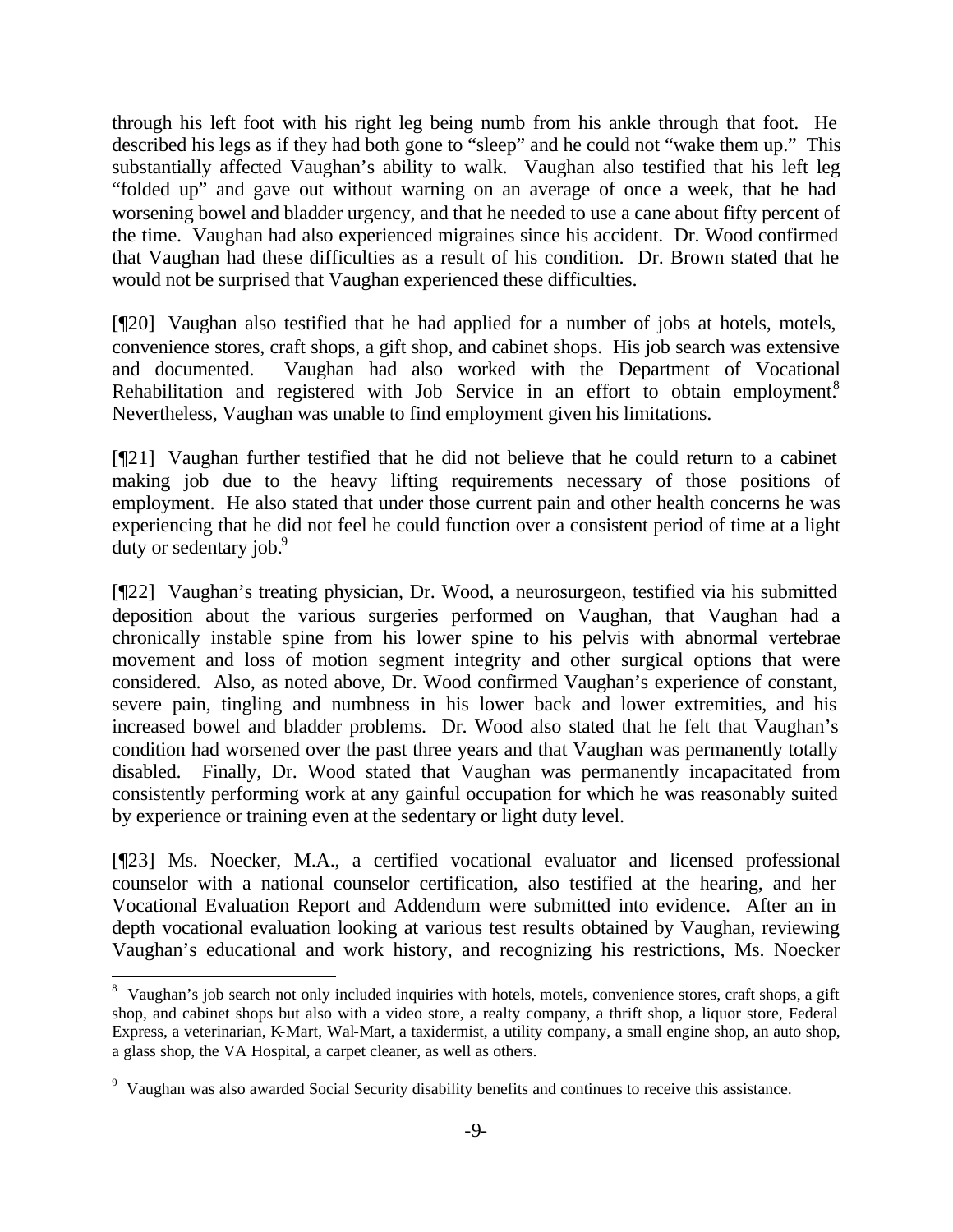initially concluded that Vaughan might be able to perform part-time light duty to sedentary work but questioned whether Vaughan could, in reality, perform this type of work. Thereafter, Ms. Noecker re-evaluated Vaughan given additional information that she had obtained concerning the worsening of Vaughan's situation and submitted an Addendum to her original report. Upon re-evaluation, Ms. Noecker concluded that Vaughan was disabled and not employable since he was not able to perform and sustain part-time light duty to sedentary work. In coming to this conclusion, Ms. Noecker further indicated that given her knowledge and experience of the Wyoming job market that Vaughan was not gainfully employable in a well known branch of the labor market in Wyoming so as to provide him with a steady and continuous source of income considering his mental ability, age, experience, training, and physical limitations.

[¶24] Given those facts, we conclude that Vaughan met his burden of proof under the "odd lot doctrine." These facts evidence that Vaughan was incapacitated from performing any work at any gainful occupation for which he was reasonably suited by experience and training. Moreover, these facts support a determination that he was so disabled that the services which he was reasonably equipped to perform by his education, experience, and training were not marketable in a well-known branch of the labor market in the community so as to provide a steady and continuous source of income rather than sporadic or intermittent employment.

[¶25] As we recognized above, under the "odd lot" doctrine, once an employee shows that he is permanently and totally disabled so far as hard or manual work is concerned, but that he might do light work of a special nature not generally available, the burden of proof is then shifted to the employer to show that such special work is available to the employee. In this case, the Division proffered only one witness, Dr. Brown, who also testified through his earlier taken deposition.

[¶26] Review of Dr. Brown's testimony discloses that the Division retained him to perform an independent medical evaluation of Vaughan. As a part of this independent examination, Dr. Brown examined Vaughan and obtained a history from him for approximately one hour and reviewed various medical records received exclusively from the Division. Thereafter, Dr. Brown opined that Vaughan was not totally disabled because he felt Vaughan could perform sedentary to light physical demand level categories of work within his recognized limitations.

[¶27] However, Dr. Brown confirmed that Vaughan certainly had significant restrictions in terms of what he could do. Moreover, Dr. Brown also stated that his opinion was based on his feeling that determining that someone was totally disabled was a very serious thing to do because often, after such a rating, the person involved gave up on working, it affected the patient severely from a psychological standpoint, and marked the "beginning of the end" for many patients. Further, Dr. Brown indicated that he knew that Vaughan was unable to continue to make cabinets or work making spurs, yet apparently still believed that Vaughan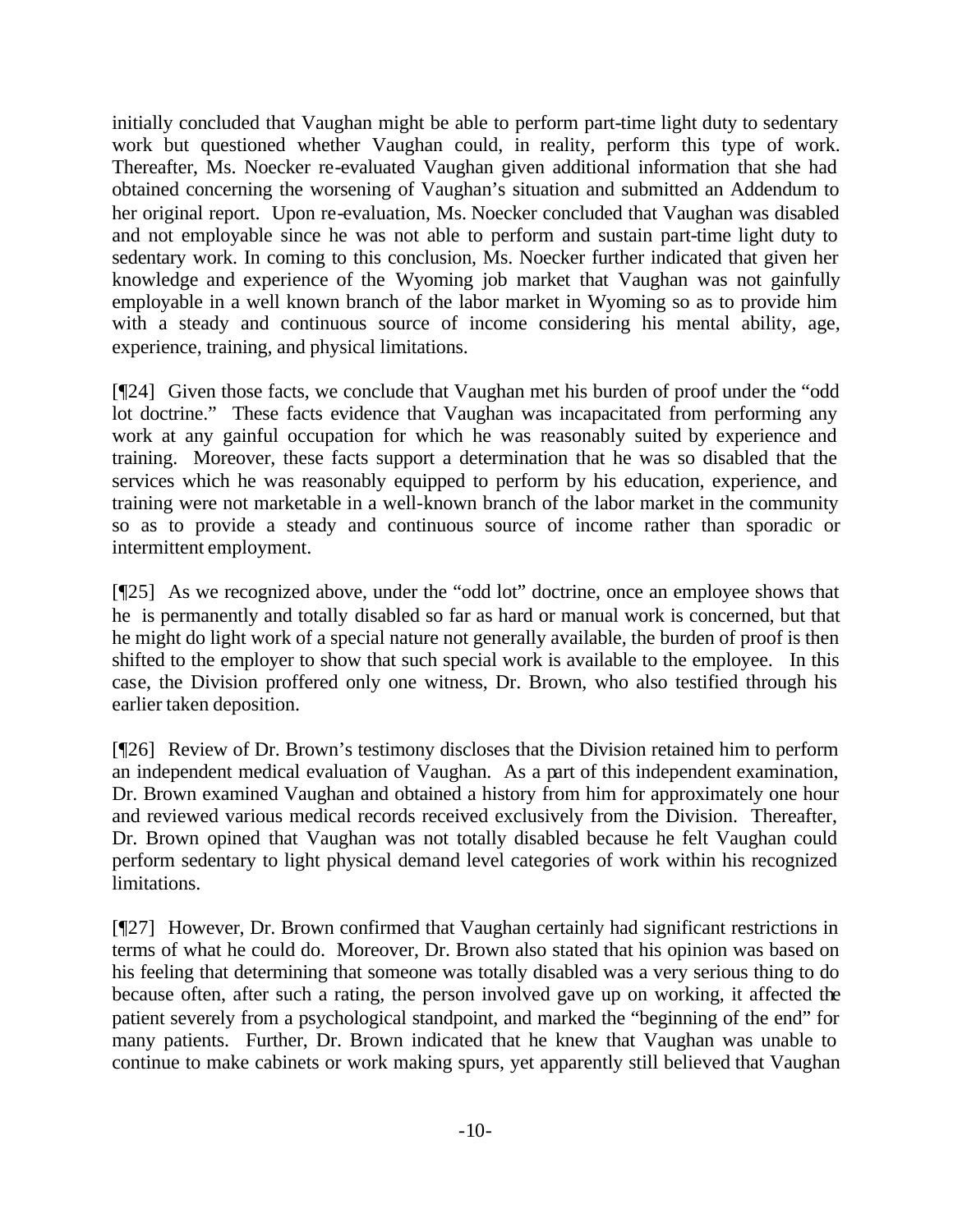could perform sedentary to light physical demand level categories of work within his recognized limitations.

[¶28] Critically, although Dr. Brown stated that in his specialty he had toured many work places in the Salt Lake City Valley and in San Diego, California and that this allowed him to extrapolate what a person could do in the job market, Dr. Brown admitted that he did not have knowledge of or perform any study or evaluation of the labor market in Sheridan, Wyoming. Dr. Brown also acknowledged the economic environment in the Salt Lake City area was different than that of Wyoming since the former had larger companies who wanted to keep workers' compensation costs down. Further, Dr. Wood admitted that the key to postinjury employment is to find light enough work that the disabled individual could perform for a full or close to full time basis.

[¶29] In addition, when asked to describe what occupations persons with Vaughan's limitations could perform, Dr. Brown stated that he was more comfortable with identifying what the restrictions were and allowing a vocational rehabilitation expert to identify the particular jobs that might be available. In fact, on further examination, Dr. Brown stated that whether someone can perform a job requires consideration of more than just the physical condition of the person, his specialty, but also the job market and availability, as well as mental abilities, education, training and experience, which were things that he "stayed out of" and were best left for a vocational evaluator to determine. Dr. Brown also clearly stated that he never "wanted to come across as saying" that work was available for Vaughan but just wanted to state what he was capable of performing. Dr. Brown further agreed with Dr. Wood that the duration that Vaughan could perform certain work tasks was a valid consideration. Dr. Brown also admitted that he did not perform any vocational testing on Vaughan to determine his ability to handle different types of work.

[¶30] Accordingly, we must conclude that the Division failed to meet its burden of proof in showing that special work was available to Vaughan in Wyoming given his particular limitations. Indeed, Dr. Brown, the Division's only witness, stated that this very area of expertise was outside his area of knowledge and was best left for determination by a vocational rehabilitation expert. He also advised that he did not have knowledge of or perform any study or evaluation of the labor market in Sheridan, Wyoming. Further, we explicitly recognize that Ms. Noecker, a specialist in the vocational arena who had detailed knowledge of the labor market in Wyoming, specifically indicated that Vaughan was not gainfully employable in a well known branch of the labor market in Wyoming so as to provide him with a steady and continuous source of income considering his mental ability, age, experience, training and physical limitations.

[¶31] As a last issue, Vaughan argues that the Medical Commission erroneously applied evidence that Vaughan was unwilling to become dependent on prescription non-narcotic pain medication as a basis for its decision. Vaughan argues that the practical effect of this determination was that the Medical Commission found that Vaughan had committed harmful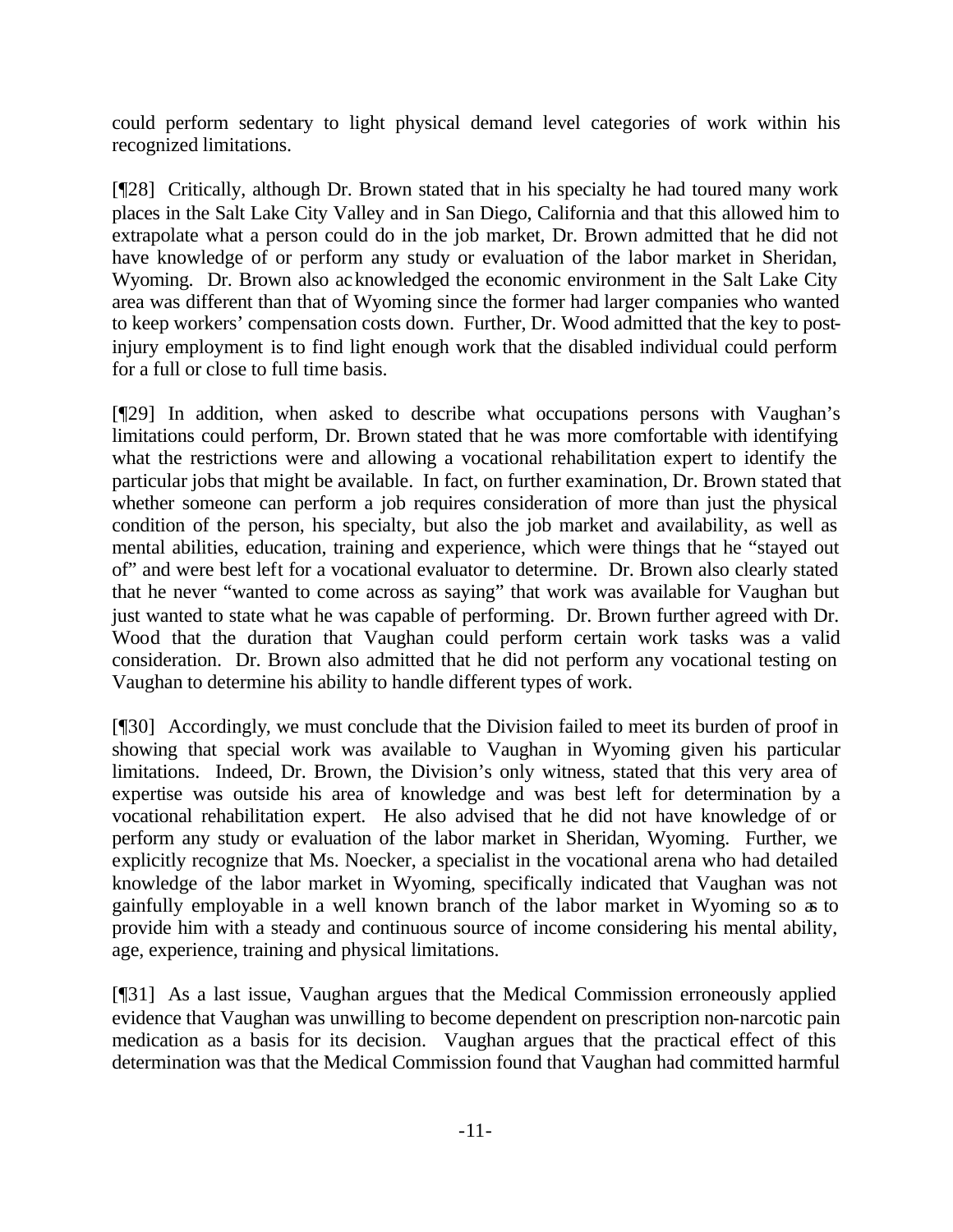or injurious practices sufficient to deny him benefits as defined under § 27-14-407 (LexisNexis 2001) when this section was not asserted in pleadings nor argued at hearing.

[¶32] Wyo. Stat. § 27-14-407 provides:

If an injured employee knowingly engages or persists in an unsanitary or injurious practice which tends to imperil or retard his recovery, or if he refuses to submit to medical or surgical treatment reasonably essential to promote his recovery, he forfeits all right to compensation under this act. *Forfeiture shall be determined by the hearing examiner upon application by the division or employer.*

(Emphasis added.) Clearly, the Division did not make any application before the Medical Commission as plainly required pursuant to § 27-14-407. No mention is made of these issues in the Final Determination issued by the Division in this case, within the Division's Disclosure Statement, or otherwise during the entire pendency of this matter. Indeed, review of the record reveals that the Division brought forward those facts regarding the usage of prescription medication by Vaughan in an effort to minimize the level of pain felt by Vaughan as a result of the accident. Therefore, it was improper for the Medical Commission to make its ruling on this issue as it was never properly placed before it.

[¶33] Furthermore, we believe that our conclusion is consistent with fair and equitable due process. Due process demands that an employee know before the hearing the specific nature of the claims asserted. If the pleadings and notice of hearing are to mean anything in a contested case hearing, the administrative body must be limited in considering only those issues presented in the notice and pleadings. *In accord, Wesaw v. Quality Maintenance*, 2001 WY 17, ¶¶19-21, 19 P.3d 500, ¶¶19-21 (Wyo. 2001).

[¶34] Finally, we note that the record does not support a finding that the Division even remotely met its burden of proof as established concerning this issue. *See State ex rel. Workers' Compensation Div. v. Bergeron*, 948 P.2d 1367, 1370 (Wyo. 1997); *Celotex Corp. v. Andren*, 917 P.2d 178, 180 (Wyo. 1996); *Stanolind Oil & Gas Co. v. Harvey*, 75 P.2d 1, 2 (Wyo. 1938); *In Re Hibler*, 37 Wyo. 332, 261 P. 648, 651 (Wyo. 1927).

## *CONCLUSION*

[¶35] The Medical Commission erred as a matter of law in not properly applying the "odd lot" doctrine which is well established under Wyoming case law. In addition, the Medical Commission erred as a matter of law by failing to recognize that the definition of permanent total disability includes a condition which "permanently incapacitates the employee from performing work at any *gainful* occupation for which he is reasonably suited by experience or training" which is consistent with the "odd lot" doctrine. (Emphasis added.) Further, the